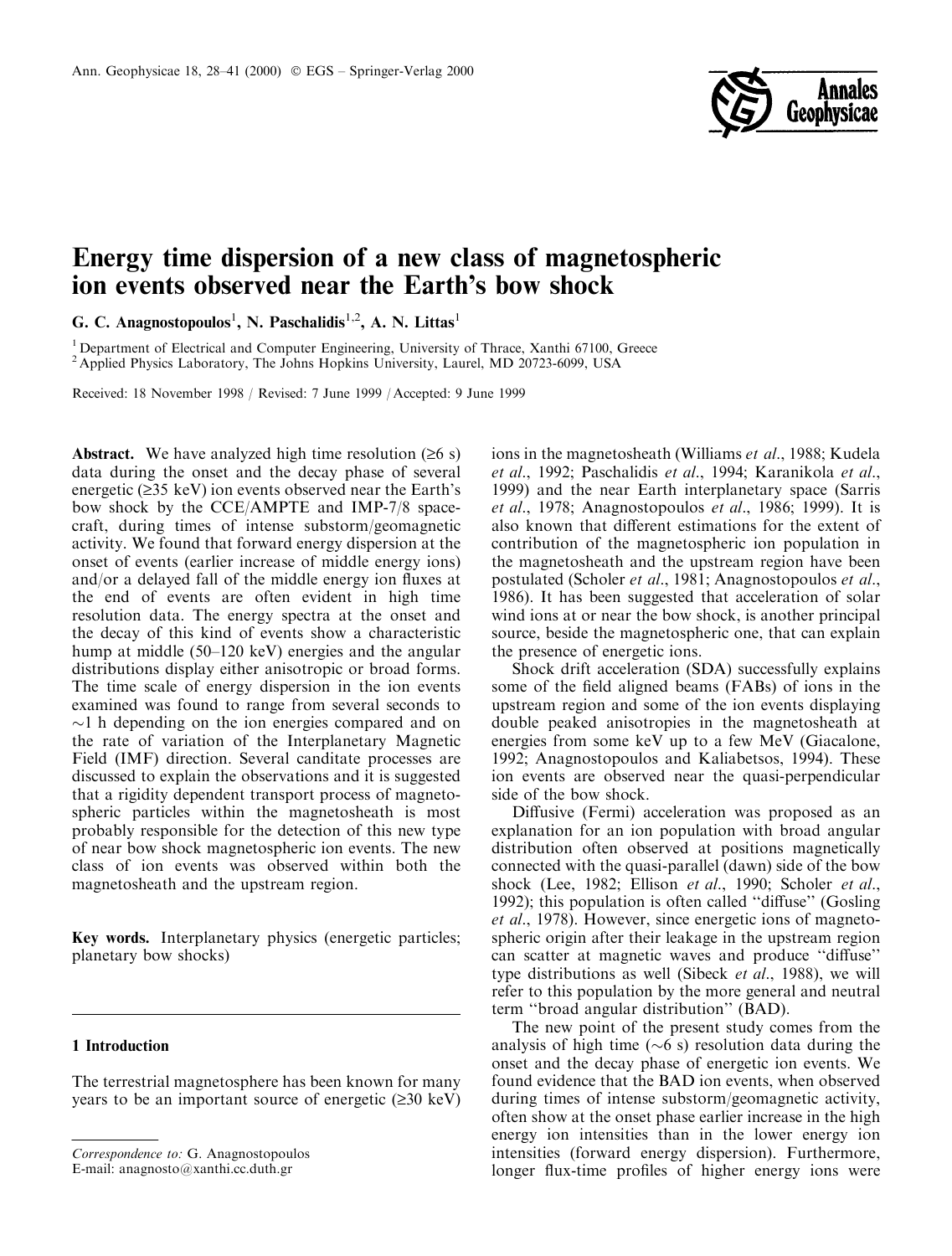detected not only at the onset, but also during the decay phase of the ion events. The energy dispersion of the ion intensities at the onset and at the end of the near bow shock ion events is related to a special kind of energy spectrum showing a peak at medium energies.

# 2 Observations

We present observations which are representative of a special kind of magnetospheric ion events in the vicinity of the Earth's bow shock. The first series of events we will discuss (A: November 1, 1984) concerns a compressed magnetosphere and it has already attracted the interest of a great number of authors (Baker et al., 1988; Sibeck et al., 1988; Ipavich et al., 1988; Takahashi et al., 1988); we further elaborate this period in order to emphasize the importance of using high time resolution (6 s) to discover this new kind of magnetospheric ion events near the bow shock.

The second period (B: November 9, 1975) was chosen to contain information which improves the possibility of generalizing the conclusions from the analysis of the ion events on November 1, 1984. For instance, the November 1975 upstream event: (a) extends the time scale of the forward velocity dispersion up to  $\sim$ 1 h (instead of seconds in case A; (b) demonstrates that the new picture of the upstream ion events is valid in the magnetosheath as well, and (c) shows that north-south IMF turnings can produce similar upstream and downstream ion characteristics as for the dawn-dusk turnings.

The observations presented in this section are from the charged particle instruments and the magnetometers on board the spacecraft CCE/AMPTE and IMP-8. Since the description of these instruments has been presented in a series of our previous papers (Anagnostopoulos et al., 1986; Paschalidis et al., 1994, and references therein), we will not repeat it here.

#### 2.1 The November 1, 1984 ion events

Figure 1 shows high time  $(6 s)$  resolution magnetic field and ion data from the CCE spacecraft for the time interval 0648-0700 UT on November 1, 1984. During that interval CCE observed two upstream events: the event marked a and the onset of the event marked b. The inset in Fig. 1 displays the projections of the spacecraft CCE/AMPTE, IMP-8 and of the geostationary spacecraft 1984-037 on the ecliptic plane at  $\sim$ 1720 UT, on November 1, 1984. Also displayed in the same figure are the assumed positions of the bow shock and of the magnetopause at that time.

Figure 1 shows that the CCE spacecraft left the magnetosheath at 0649:50 UT and that after that time it detected small increases of low energy  $(35-71 \text{ keV})$  ion intensities. A variation of the IMF direction from  $\varphi \cong 90^{\circ}$  toward the radial direction at later times was accompanied by the appearance of strong upstream ion and wave activity. The onset of the  $49-71$  keV and  $115-$ 215 keV ion fluxes was detected by CCE at  $\sim 0651$  UT,

whereas the onset of the  $35-45$  keV ions was detected  $\sim$ 40 s later, at  $\sim$ 0651:40 UT, displaying a clear forward energy (velocity) dispersion (abbreviated: FED/FVD). The  $49-71$  keV and the 115-215 keV ions show a peakto-background flux ratio  $p/b \ge 100$  and  $p/b \ge 6$  respectively, at the onset. These onsets were detected upstream from a quasi-perpendicular region of the bow shock as implied from the stable profile of the shock and the direction of the magnetic field (almost perpendicular to the Sun-Earth line). The  $35-49$  keV ions appeared at the time of a major variation of the IMF longitude  $(\sim 0652 \text{ UT})$  and reached a peak-to-background ratio p/b as high as  $\sim$ 18 within a short time period of  $\sim$ 20 s. Although a better time resolution of the data would have given more reliable results, it looks as though the 35–49 keV ion enhancement precedes the appearance of the upstream magnetic field turbulence, which was observed after  $\sim 0652$  UT; we note that such behavior was also confirmed for the other two upstream events marked b in Fig. 1 and c in Fig. 3.

As long as the IMF longitude was changing, the flux level of the low energy  $(35-49 \text{ keV})$  ions after the appearance of the waves increased only slightly, i.e. a factor of  $\sim$ 2 with respect to the ion flux at 0652 UT. Therefore, we conclude that the wave activity affected the flux level of the low energy ions a little or, perhaps, not at all. Such a small flux increase associated with the appearance of waves suggests that the low energy ions after 06:52 UT most probably have the same source as the ions observed at 06:52 UT. As a consequence of the generation of the wave activity, the angular distributions altered and showed a BAD type ion event at that time (Sibeck et al., 1988; their Fig. 6).

The middle energy ions reached high flux levels with a  $p/b$  ratio as high as  $\geq 100$  (1000) before (after) 06:52 UT. In contrast to the flat top of the low energy ions, the higher  $(2115 \text{ keV})$  energy ion fluxes increased monotonically from the beginning of the event to  $\sim 0652:30$  UT. (Here we should note that if only the  $35-49$  keV and the high  $215-407$  keV ion channels were compared, they would give the impression of inverse velocity dispersion).

The appearance of the middle energy  $(49-215 \text{ keV})$ ions before the appearance of the lower energy ions (35– 49 keV) and of the wave activity, and the detection of lower  $p/b$  values in the lowest energy channel  $(35-$ 49 keV) suggest that Fermi acceleration is not a source of the higher energy ions  $(49-215 \text{ keV})$  up to 0652 UT. Furthermore, the presence of higher energy ions cannot be attributed to shock drift acceleration (SDA) for the following reasons: (a) SDA can accelerate ions up to energies  $E \ge 10 \text{ keV}$  only in the presence of a solar ambient energetic particle population (Anagnostopoulos and Kaliabetsos, 1994; Anagnostopoulos, 1994), which does not seem to be the case for the time period considered; (b) SDA cannot explain ion enhancements with ratio  $p/b$  as high as  $\geq 100$  (1000) like the ones observed by CCE before (after) 06:52 UT (see Discussion); and (c) SDA produces at best  $\leq 10$  peak-tobackground flux ratio at energies  $E \ge 50$  keV (Anagnostopoulos and Kaliabetsos, 1994).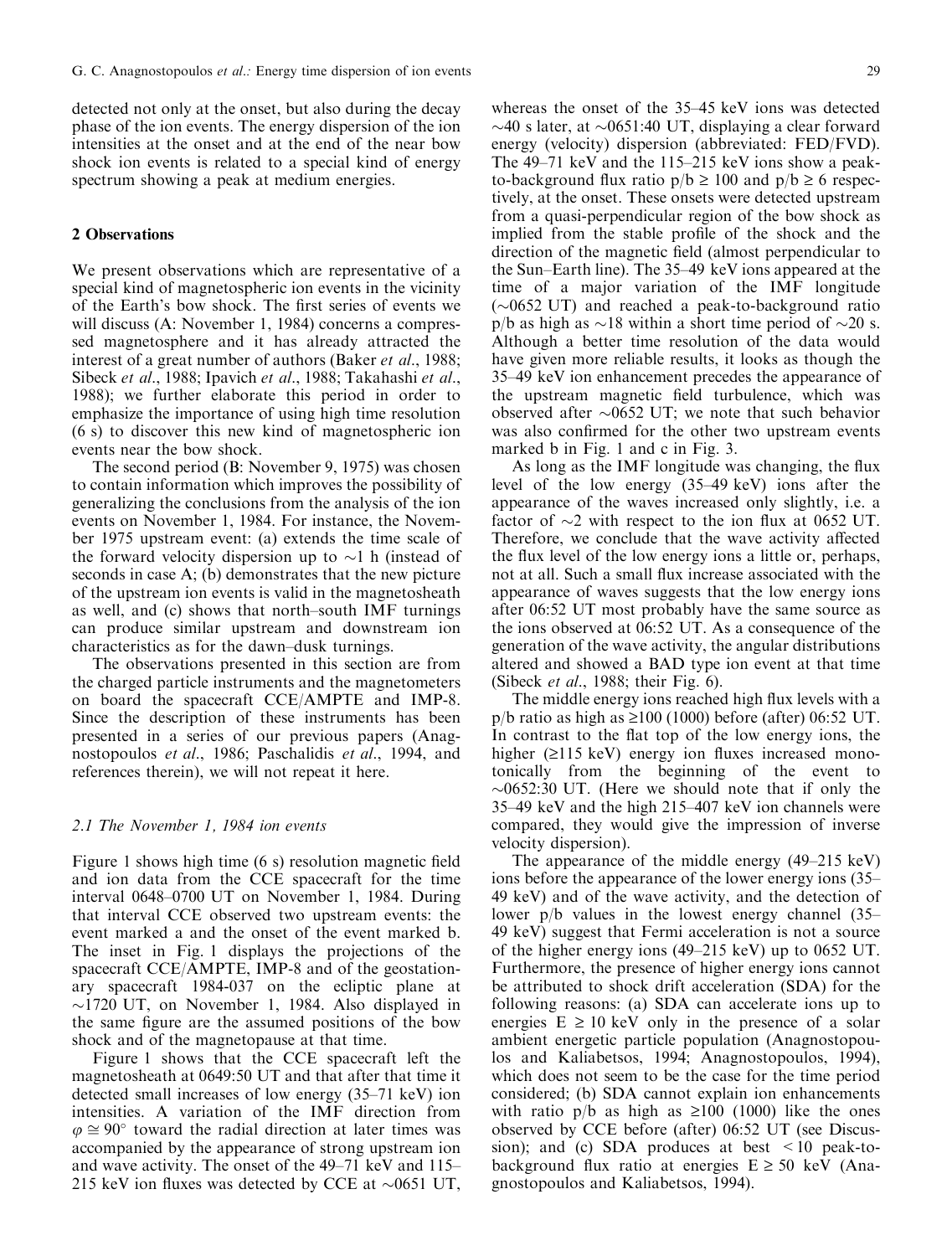

Fig. 1. High time resolution ( $\sim$ 6 s) magnetic field and energetic ion data for the upstream event a as detected by CCE. The projection of positions of the spacecraft CCE/AMPTE, IMP-8 and 1984-037 on the plane  $X_{SE} = 0$  on November 1, 1984  $(\sim 1715 \text{ UT})$ , is shown in the *inset*. The ion fluxes in the middle energy channels  $(49-$ 215 keV) rise in general earlier than the lowest energy channel (35-49 keV) displaying forward velocity dispersion at the onset

The information about the high  $(≥115 \text{ keV})$  energy ions at the beginning of the event (FVD, high peak-tobackground ratios, absence of magnetic turbulence) are consistent with the leakage of magnetospheric ions (Anagnostopoulos et al., 1986, 1999). Furthermore, the stable flux-time profile of the low energy ions and the variable profile of the high energy ions during the main phase of the event (a) are consistent with similar behavior of energetic ions within the magnetosphere (Krimigis et al., 1995). We conclude that the whole behavior of energetic ions observed by CCE to the middle of the event can be well explained in terms of the leakage model for magnetospheric ions (Sibeck et al., 1988; Baker et al., 1988).

The distinct burst-like profile toward the end of the upstream event (a), i.e., after  $\sim 0656:45 \text{ UT}$ , is not related to a variation of the direction of the IMF and it extends after the disappearance of the wave activity; Fermi acceleration, therefore, cannot account for the appearance of ions at that time. On the contrary, this ion burst is well correlated in time with the onset of a substorm injection event detected by the geostationary spacecraft 1984-037 (Baker et al., 1988; their Fig. 3). Since a substorm injection event controls the upstream flux behavior at energies  $E \geq 35$  keV, it is implied that the magnetosphere was also the source of the low energy  $(\geq 35 \text{ keV})$  upstream ions during that time period. A few seconds after the appearance of the ion burst, at 0657:20 UT, the IMF rotated significantly from  $\varphi \cong 180$  toward larger longitudes ( $\varphi \cong 220$ ) and the field lines passing by CCE moved much farther from the dawn magnetopause (towards the bow shock). As a result of the magnetic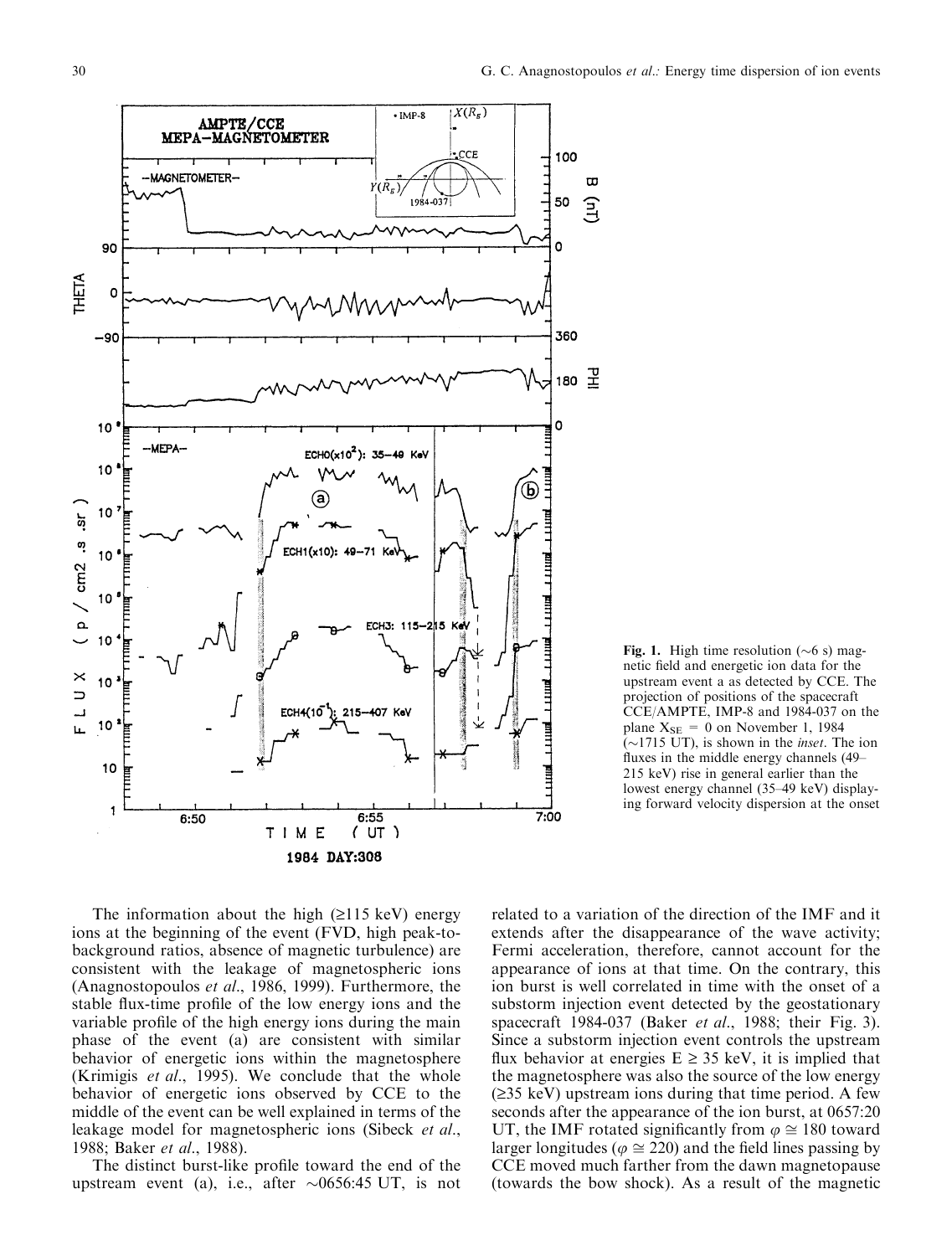field reconfiguration, a depression in the ion flux was detected by the spacecraft. This depression was observed at lower energies first, while the middle  $(115-215 \text{ keV})$ and the high  $(215-407 \text{ keV})$  energy ion flux continued to increase.

The appearance of energetic ions in the absence of upstream waves and the longer duration of the highenergy ion profile at the end of the event is not consistent with Fermi acceleration. The large ratio p/b  $(\geq 400)$  of the  $\geq 49$  keV ions is not consistent with previous observations (Anagnostopoulos and Kaliabetsos, 1994) and theoretical predictions of SDA (see Discussion). However, all of these characteristics are consistent with a magnetospheric source for the upstream ions (Anagnostopoulos and Kaliabetsos, 1994). Furthermore, the magnetospheric origin of the upstream ions is greatly supported by the good correlation of the upstream and the magnetospheric ion observations (i.e. the correlation of a distinct upstream burst with a substorm injection event in the nightside magnetosphere at  $\sim 0656:45$  UT). Finally, a comparison of the magnetic field and of the energetic ion observations suggests that the upstream magnetic field wave activity ceases simultaneously with the fall of the low energy fluxes at the pre-event level and presumably suggests that leaking magnetospheric/magnetosheath ions of low energies produced the wave activity.

Figure 1 shows that a variation of the IMF longitude at  $\sim 0659$  UT was followed by the appearance of the upstream event (b) and of wave activity. At the position of CCE the ions of higher energies arrived first and the ions of lower energies some seconds later, displaying again FVD. The time delay between the onset of the 35 $-$ 49 keV and 49–71 keV ions is  $\leq 20$  s. FVD in the absence of upstream waves cannot be explained in terms of Fermi acceleration nor in terms of shock drift acceleration, because of the high peak-to-background ratio  $R \geq \sim 140$  of the ion fluxes.

In Fig. 2a we display ion spectra in the energy range  $\sim$ 30–300 keV during three successive time periods: (1) a pre-event interval  $(0648:33-0649:32 \text{ UT})$ ,  $(2)$  the onset phase of the middle (49–115 keV) energy ions  $(0651:01-$ 0651:19 UT), and (3) the onset phase of the low energy (35±49 keV) ions (0651:49-0652:02 UT). A hump at middle energies is evident from this figure during the second period (2). During period (3) the energy spectrum takes a power law shape  $(j \sim E^{-\gamma})$ , with a spectral index  $\gamma = 5.1$ . In Fig. 2b spectra for the plateau phase of the low energy ion event and the bottom panel displays spectra for the decay phase are displayed. We see that a hump at middle energies of the spectrum is evident at the end of the event as in the case of the onset phase. We also see that a variety of spectral shapes were detected throughout the event and that some ion spectra resemble the spectra seen by the ISEE spacecraft and reported by Ipavich et al. (1981) and Anderson (1981).

Figures 3, 4 and 5 show observations for the upstream event (c). Figure 3 was constructed in the same way as Fig. 1. From Fig. 3 it is evident that the energetic ions display FVD at the onset of event (c), with

a delay of  $\sim$ 30 $-40$  s between the onset of the 35 $-49$  keV and the  $49-71$  keV ions. The upstream ion activity at the onset precedes the wave activity, as in the cases of the upstream events (a) and (b), and is consistent with a magnetospheric source for the energetic ions. After the onset of the event, the energetic  $(≥35 \text{ keV})$  ion fluxes remained nearly stable for  $\sim$ 4 min, and then, at  $\sim$ 0719, increased.

Pitch angle distributions of the ion intensities after the relative flux increase at  $0719$  are shown in Fig. 4 as a function of energy; the solid rhombus in this figure correspond to ions with pitch angles  $120^{\circ} < \theta < 180^{\circ}$ , streaming in the Sunward direction, and the open circles correspond to the ions with pitch angles  $0^{\circ} \le \theta \le 60^{\circ}$ , streaming in the Earthward direction. During the time interval examined in Fig. 4 (0720 $-0724$  UT) the IMF was radial and turbulent and the CCE spacecraft was found near an almost parallel bow shock front. The observations of Fig. 4 suggest that there exist two different ion populations upstream from the quasiparallel bow shock: (1) a BAD ion population at energies  $E \geq 10$  keV and (2) an ion population forming a FAB at energies  $E \leq \sim 10$  keV; the flux ratio of the sunward and of the earthward streaming ions are found to be  $\rho = \sim 1$  at energies  $\sim 10 \le E \le 100$  keV and  $\rho \leq \sim 100$  at energies  $E \leq \sim 10$  keV.

Figure 5a shows the energy spectrum of a population escaping between 0710-0713 UT upstream from a quasiperpendicular region of the bow shock, and Fig. 5b the spectrum of an ion population observed between 0716 $-$ 0719 UT when the spacecraft connected with a variety of bow shock structures (from almost perpendicular to almost parallel) due to a varying IMF direction (Fig. 1); in Fig. 5b the spectrum of Fig. 5a (open circles) is also displayed. By comparing the spectra of Fig. 5b we see that a peak at  $\sim$ 6 keV is a common feature of both spectra. From these spectra we conclude that a lowenergy ion population was escaping at those times, upstream from the bow shock, under a variety of IMF directions and bow shock structures. Since the  $E \leq 6$  keV ion population was highly anisotropic along the IMF (data not shown in the figure) and not dependent on the IMF direction/bow shock structure, we infer that this is more consistent with leakage of magnetosheath superthermal ions from an ion source downstream of the bow shock whose density is independent of the angle  $\theta_{\text{B}_{n}}$  (Tanaka *et al.*, 1983; Williams et al., 1988), than with bow shock acceleration (Ipavich  $et al., 1988$ ). We point out that field aligned beams of higher energy  $(\geq 50 \text{ keV})$  ions were observed at the onset of all the three November 1, 1984, upstream events of Figs. 1 and 3 ( $\sim$ 2  $\leq \rho \leq \sim$ 8) and at times of intensity enhancements throughout the events (for instance  $\sim$ 8  $\leq \rho \leq \sim$ 15 at  $\sim$ 0652 UT and  $\sim$ 40  $\leq \rho \leq \sim$ 100 at  $\sim$ 0715 UT) as implied from Fig. 6 of Sibeck *et al.* (1988).

Figure 5c shows the ion spectra detected between 0720–0724 UT, when the IMF was radial and the spacecraft connected with a quasi-parallel region of the bow shock, and the spectrum shown in Fig. 5a. By comparing the  $0720-0724$  UT spectrum with the  $0716-$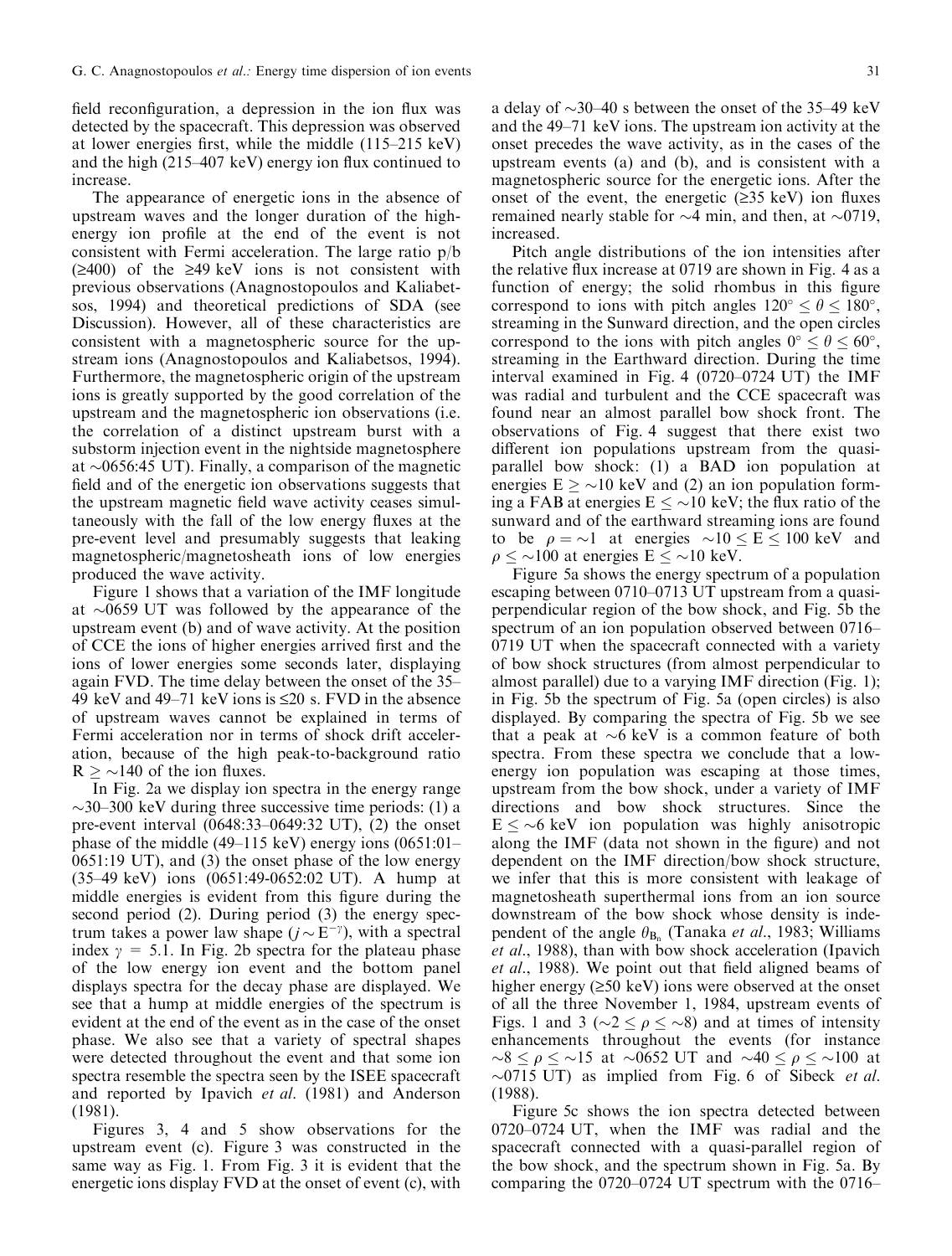



0719 UT can be inferred a remarkable change of the spectral shape of the  $\geq \sim 10$  keV ion population after  $\sim$ 0720 UT.

Mobius (1990) noted that the upstream  $0717-0725$ UT ion spectrum is softer than the magnetospheric 0700–0710 UT spectrum at energies  $E \le 200$  keV and he doubted the argument of Baker et al. (1988) and Sibeck et al. (1988) in favor of a magnetopsheric origin of upstream ions at those times. However, there are several

processes which influence the shape of the spectrum of the leaking ions and that can produce a softer spectrum in the upstream region than the magnetospheric one; such processes are i.e., the energy-dependent drifting of ions moving within the magnetosphere (Takahashi and Iyemori, 1989; Paschalidis et al., 1994), a rigidity dependent propagation of ions within the magnetosheath (Anagnostopoulos et al., 1995, 1999) and the influence of the bow shock on the escaping ions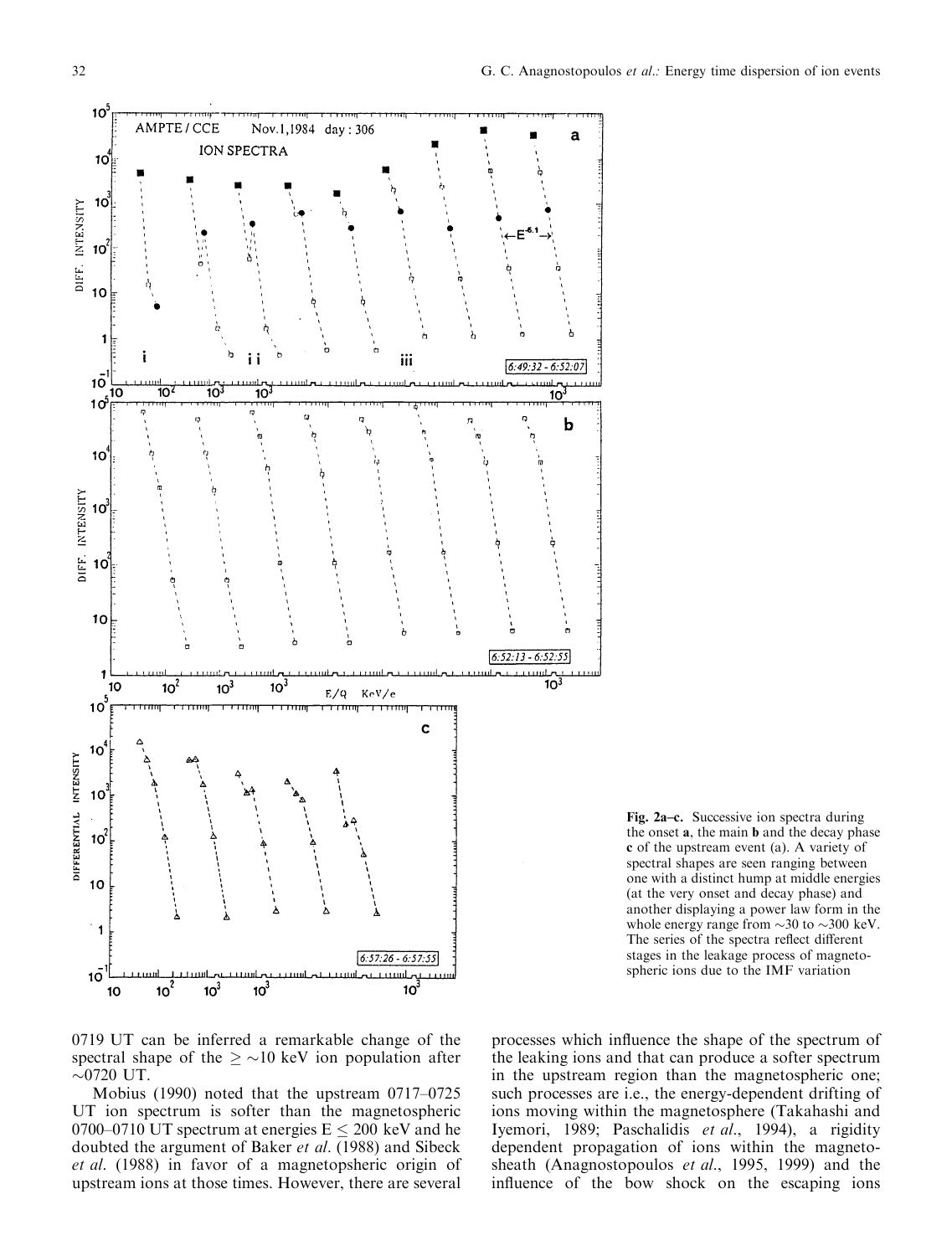

Fig. 3. As in Fig. 2, but for the upstream event (c). Notice that the onset of the middle energies was detected a little earlier than the onset in the lowest energy channel. The normal line *B1* indicates the time of onset of the substorm injection event B and suggests the magnetospheric origin of the flux increase at that time

(Krimigis et al., 1985). Furthermore, after  $\sim$ 0720 UT the following variations have been confirmed: (a) a distinct injection event at the nightside geostationary orbit (Baker et al., 1988; Plate 1, Fig. 3 and 4, and their description in the text), (b) a relaxation of the dayside magnetopause compression (Baker et al., 1988; their Fig. 4), (c) flux and spectral variation of energetic ions in the upstream region (Figs. 3 and 5) and (d) a relativistic ( $E \ge 220 \text{ keV}$ ) electron burst upstream from the bow shock, at the position of IMP-8 (Sibeck et al., 1988). These observations suggest that the upstream spectral variations seen by CCE at  $\sim$ 0720 UT are well related to a global change of the Earth's magnetosphere at that time, and further confirm that the observations are consistent with a magnetospheric origin for the upstream ions. Moreover, from the data at  $\sim$ 0720 UT we conclude that the spacecraft detected a sudden spectral variation of the energetic ion population almost

simultaneously all over the magnetosphere and the upstream region (Baker et al., 1988) and that, therefore, a comparison between the  $0700-0710$  UT and the  $0717-$ 0725 UT ion spectra most probably fails.

#### 2.2 The ion event on November 9, 1975

In Fig. 6 we show magnetic field and energetic ion data obtained by IMP-8 between 1700-2100 UT on November 9, 1975; the magnetic field data were collected from the Goddard Space Flight Center magnetometer and the energetic ion data are from the EPE/NOAA and the  $CPME/APL$  instruments. In the same figure we also show the position of the spacecraft (inset in the top panel). Figure 7 shows the auroral electrojet indices for the whole day November 9, 1975. From Figs. 6 and 7 we conclude that IMP-8 crossed the Earth's bow shock at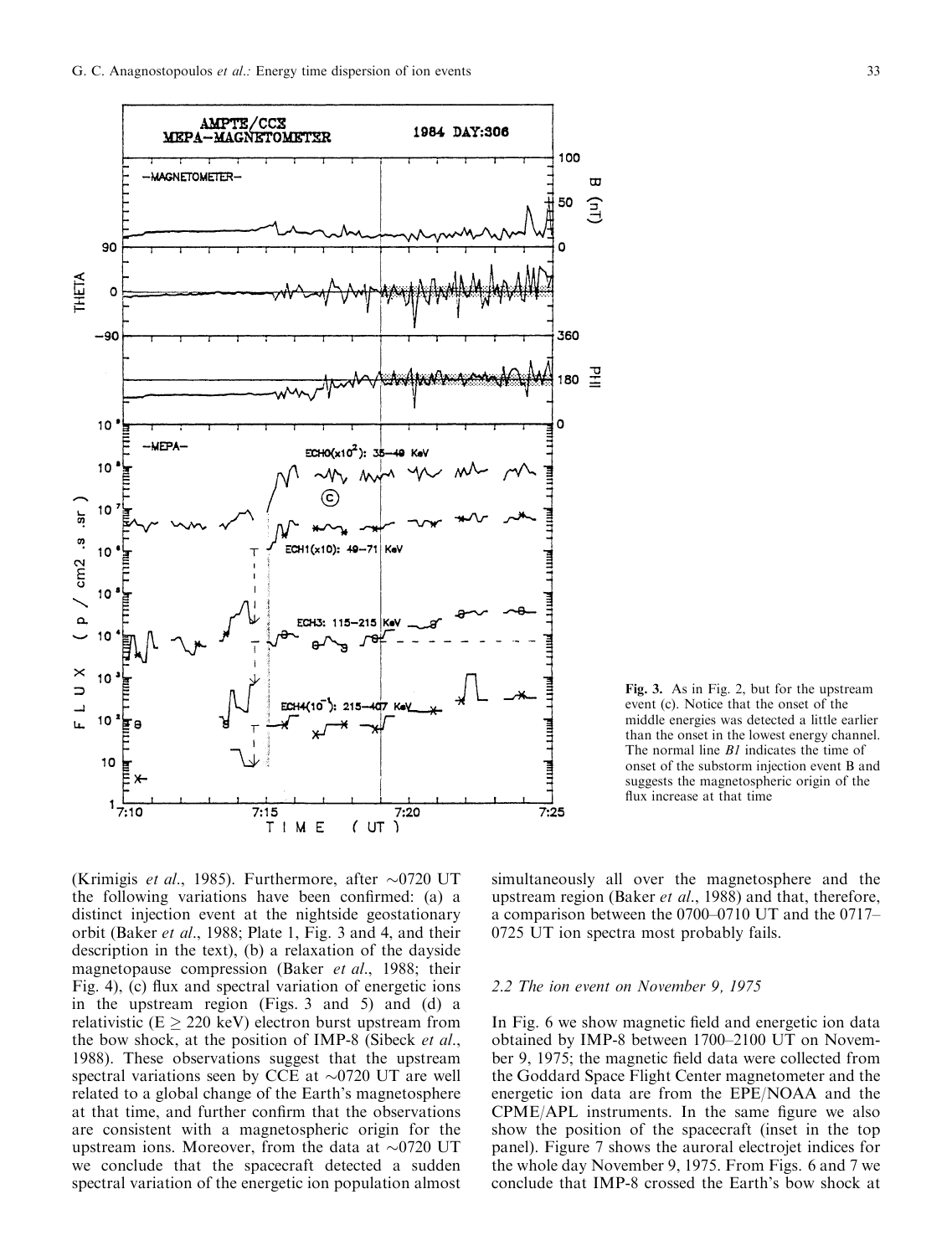

Fig. 4. Differential intensity as a function of energy for protons streaming in the Earthward (open circles) and the Sunward (diamonds) direction during a time period of a radial interplanetary magnetic field connecting with a quasi-parallel bow shock front. The pitch angle distributions suggest the simultaneous detection of two types of proton population: (1) a field aligned beam at low  $(\leq \sim 10 \text{ keV})$ energies, and (2) a population with broad angular distributions at higher ( $\ge$  10 keV) energies

 $\sim$ 1800 UT while a series of intense substorms were in progress.

Figure 6 shows that the spacecraft left the magnetosheath, crossed the bow shock and entered the inter-

planetary space while  $(\sim 1700-\sim 1820 \text{ UT})$  the direction of the magnetic field changed from a true southward direction ( $\theta \approx -60^{\circ}$ ) toward the solar ecliptic plane  $(\theta \cong 0^{\circ})$ . During that time interval the magnetosheath field lines approached the magnetopause. As long as the field lines turned toward the  $X_{SE} = 0$  plane, ions of energies 290-500 keV appeared at the position of IMP-8 first, at  $\sim$ 1730 UT, and 50–220 keV ions much later, after a period of  $\sim$ 40 min. The counting rates of the 290–500 keV remained for  $\sim$ 2 h at an almost constant level, whereas the low energy ion counting rates were strongly dependent on the elevation angle  $\theta$  of the IMF (notice the profile of the shaded areas). The dependence of the low energy  $(50-220 \text{ keV})$  ion intensity on the IMF elevation angle  $\theta$  is examined in detail in the next two figures.

Figure 8 displays high time resolution  $(\sim 20 \text{ s})$  data of the  $50-220$  keV counting rate (solid line) and of the IMF elevation angle  $\theta$  (solid circles) for the 2-h time interval between  $1800-20$  UT. From Fig. 8 we see that the  $50-$ 220 keV ion intensities become in general highest (i.e.,  $R \ge 10$  counts/s) when the angle  $\theta$  varies in the range  $\sim -8^{\circ} \le \theta \le \sim 17^{\circ}$  (the range between the horizontal dashed lines in Fig. 8). For instance, the most intense  $50-220$  keV ion bursts were observed during the time intervals B, D, F, H and L (indicated by normal dashed lines in Fig. 8), while the IMF elevation angle ranged between  $\sim 8^{\circ}$  and  $\sim 17^{\circ}$ . In contrast, the 50–220 keV ions show, in general, low intensities (or even remain at the



Fig. 5a-c. Energy spectra for three different time periods between  $0710-0724$  UT on November 1, 1984. A field aligned beam of low energy ions is seen either alone, upstream from the quasi-perpendic-

ular bow shock a or along with a broad angular distribution ion population of higher energies, upstream from the quasi-parallel bow shock  $$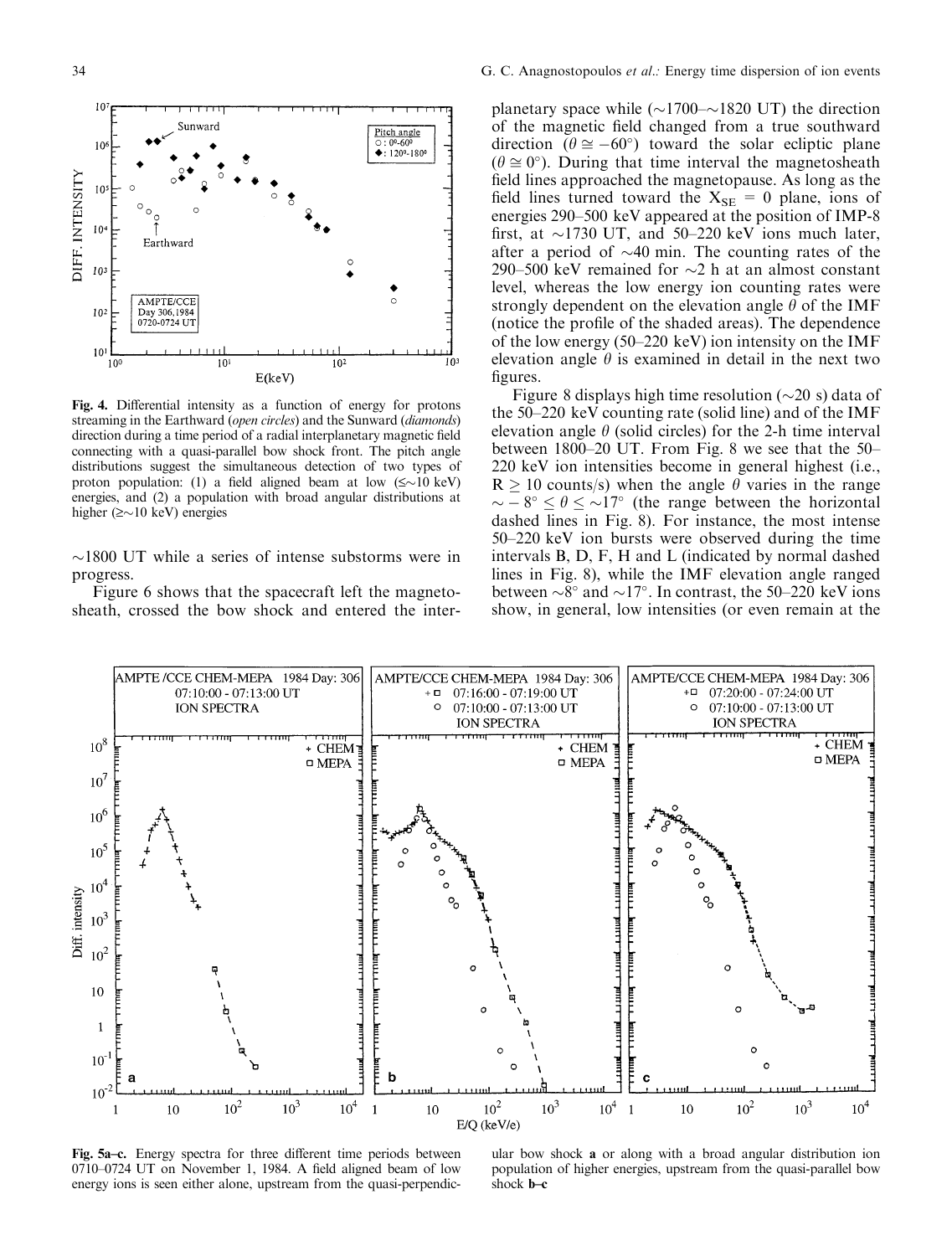

Fig. 6. Magnetic field and energetic ion data, the position of IMP-8 and characteristic angular distributions for the time interval indicated in Fig. 6. The flux of low energy ions are strongly correlated with the direction of the IMF throughout the event. The high energy magnetospheric ions arrived at the position of IMP-8 first, and the low energy ions later (forward velocity dispersion), after a major turning of the IMF

background level of  $\sim$ 2 count/s) for elevation angle values  $\theta \leq \infty - 8^{\circ}$  (time intervals A, C, E and G) or  $\theta \geq 17^{\circ}$  (time intervals C, I, K and M). Figure 8 strongly suggests that the low energy  $(50-220 \text{ keV})$  ion counting rate R reaches its highest value at the lowlatitude magnetosheath and decreases with increasing (absolute) latitudes, at times of southward or northward turning of the IMF.

Figure 9 displays a scatter plot of the 50–220 keV ion rate versus the magnetic latitude between 1800-2000 UT on November 9, 1975, except for the short time intervals



Fig. 7. The auroral electrojet indeces for the day 313, 1975. The solid bar toward the end of the magnetic storm indicates a time interval during which forward velocity dispersion of leaking magnetospheric ions was detected by IMP-8 (Fig. 6)

C, I, K and M when the IMF turned strongly northward. We see that, for latitudes  $\theta \ge 80^{\circ}$ , the counting rate R of the low-energy ions decreases as the angle  $\theta$ increases. The Speerman correlation coefficient was found to be  $r = -0.7$ . This indicates that there is a very strong anticorrelation between R and  $\theta$  for the time intervals examined, with a critical level of  $P < 0.001$ . The mathematical equation that corresponds to the line in Fig. 8, which was obtained by the method of least squares is given by  $R = 11955 \exp(-0.077\theta)$ , and suggests that an exponential equation describes well enough the flux variation as a function of magnetic field latitude  $\theta$  at high  $\theta$  values, whereas it underestimates the flux in the range  $\sim 80^\circ < \theta < \sim 90^\circ$ .

(We confirmed a latitude-dependent  $50-220$  keV ion flux pattern in the upstream region in almost all the 10 intense upstream magnetospheric ion events we examined in detail, where significant southward or northward turning of the IMF could be seen. In particular, we evaluated the relative intensity gradient

$$
G_R = j^{-1}(\partial j/\partial z) = (j_P - j'_P)/(j_0 \cdot 2R)
$$

of  $50-220$  keV ions from the anisotropy of the intensities  $j_P$  and  $j_P'$  measured perpendicular to the direction of the IMF  $(j_0$  is the mean intensity and R the gyroradius) and we found:  $(1)$  the existence of significant intensity gradients toward the plane  $Z_{SE} = 0 R_{E}$ , (2) a change in the direction of the intensity gradient during changes of the IMF from a southward (northward) to a northward (southward) direction, (3) normal values of the relative intensity gradient of 50–220 keV ions  $G_R \leq \sim 20-30\%$ /  $R_{\rm E}$ , and in some exceptional cases as high as  $G_R = 60 100\%$ / $R_E$ , and (4) a trend for detecting a higher intensity gradient when the elevation angle  $\theta$  increases. These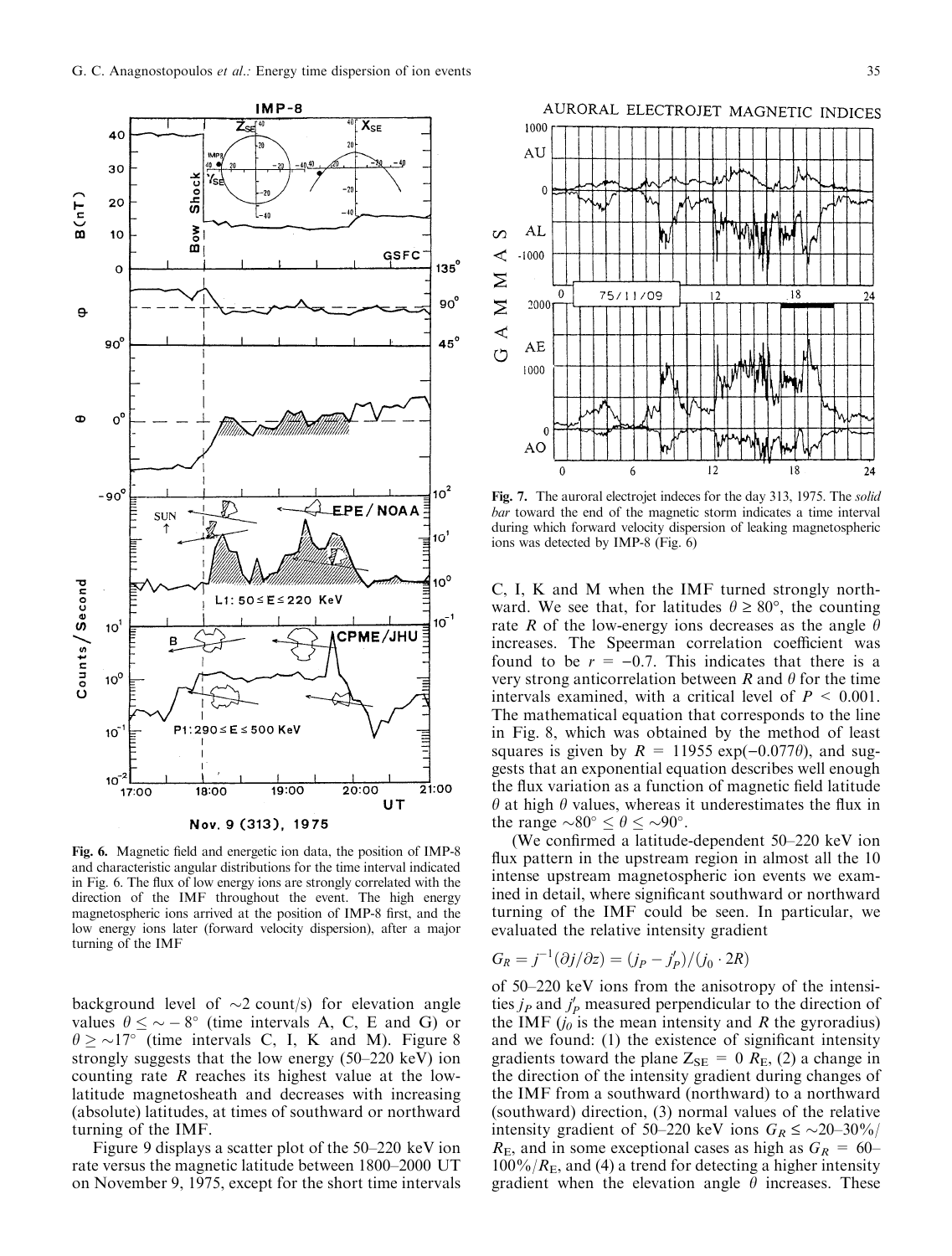

Fig. 8. The time history of  $50-220$  keV ion counting rate (black line) and of the magnetic field latitude (solid circles) during a time period when the higher energy (290– 500 keV) ion counting rate were constant (Fig. 6). The data suggest that the low energy flux of magnetospheric ions is strongly controlled by magnetic field latitude variations and that it becomes highest near the ecliptic plane, for instance between  $\sim$ -8° (98°)  $\leq \theta \leq \sim 17$ ° (73°) (see the *hori*zontal dashed lines in the figure). The observations are consistent with preferential leakage of magnetospheric ions from the low latitude magnetopause/bow shock

results are consistent with previous relative results of Wibberenz et al. (1985) and Anagnostopoulos et al. (1987), who reported the existence of intensity gradients of  $\sim$ 50 keV ions toward the Z<sub>SE</sub> = 0 plane with  $G_R = 12.1\%/R_E$  and  $G_R = 15\%/R_E$ , respectively).

The observations on November 9, 1975 contradict the predictions of bow shock acceleration. Diffusive



Fig. 9. The counting rate of  $50-220$  keV ion counting rate as a function of the magnetic field latitude for the data with  $\theta > 80^{\circ}$ shown in Fig. 8. There is a strong negative relation of the counting rate R with the magnetic field latitude  $\theta$ ; an exponential equation well describes the relation between R and  $\theta$ , in particular at higher latitudes

acceleration, for instance, cannot explain the appearance of the forward velocity dispersion effect at the onset, or the appearance of high energy  $(\geq 290 \text{ keV})$  ions under extremely short connection times ( $\varphi_{\text{IMF}} \approx 90^{\circ}$ )  $-110$ °). Furthermore, the shock drift acceleration cannot explain the following characteristics: (a) the flux-time profile of the  $290-500$  keV ions during the main phase of the event  $(1800-2000 \text{ UT})$ , which is independent of the angle  $\theta_{BN}$ , (b) the detection of higher 50–  $220 \text{ keV}$  ion fluxes upstream from a quasi-parallel bow shock structure ( $\sim$ 1815 UT) rather than upstream from a quasi-perpendicular bow shock structure  $(\sim 1800 \text{ UT})$ , and (c) a high peak-to-background flux ratio ( $p/b \approx 10$ ) of the 290–500 keV ions (see Discussion).

Since energetic ions of energies as high as  $\geq 290$  keV were observed during a time period of intense geomagnetic activity, we accept that these ions were of magnetospheric origin (Sarris et al., 1978; Anagnostopoulos et al., 1986). Furthermore, the whole set of observations during that time period is consistent with the existence of energy dependent intensity gradients from the bow shock toward the magnetopause, with higher intensity gradients at lower energies. Because of the existence of such gradients, IMP-8 was able to detect increasing counting rates at low energies as long as the IMF lines approached the magnetopause, but almost constant rates at high energies.

Representative angular distributions of  $50-220$  keV and 290–500 keV ion intensities are seen in the two bottom panels of Fig. 6. We see that the high energy ions show generally broad distributions, except for the burst over the end of the event (1942 UT), when ions show strong anisotropies along the IMF. The broad distributions of high energy ions are consistent with strong scattering of these ions within the magnetosheath, while the strong anisotropy at the time of the ion burst at 1942 UT is consistent with similar observations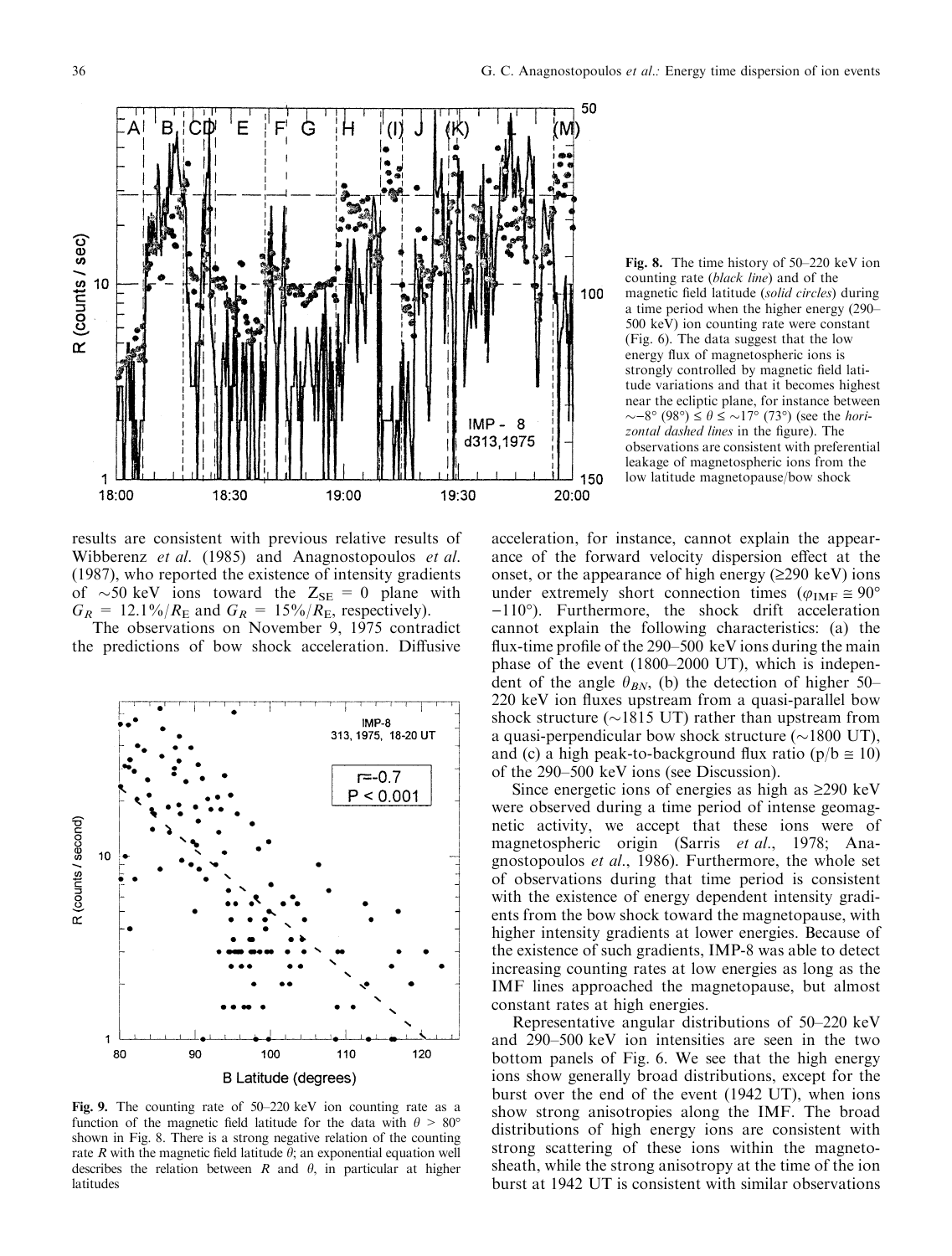during the November 1, 1984 events. Furthermore, the Sun $-$ Earth anisotropy of the 290 $-$ 500 keV ion distributions at  $\sim$ 1805 is most probably due to the existence of a south-north intensity gradient of the upstream ion population perpendicular to the IMF direction at the position of IMP-8; this scenario is greatly supported by the increase of the ion intensities during the IMF turning toward the  $X_{SE} = 0$  plane (Fig. 6 and earlier relative discussion). The  $50-220$  keV ion distributions show: (a) strong anisotropies perpendicular to the IMF from the sunward direction, due to the Compton-Getting effect (shaded areas on the distributions) and (b) highest field aligned anisotropy at the time of maximum counting rate  $(\sim 1920 \text{ UT})$ .

Figure 10 displays the energy spectra detected at  $\sim$ 1726 UT and  $\sim$ 1942 UT (5.5 min average). The first spectrum (1) is representative of a magnetospheric population leaking almost continuously from certain sites of the bow shock during active magnetospheric periods. The second spectrum (2) in Fig. 10 corresponds to the intense field aligned ion beam at  $\sim$ 1942 UT and shows an almost power law shape from  $\sim$ 50 keV up to  $\sim$ 3 MeV. The latter spectrum is characteristic of a freshly accelerated ion population within the magnetosphere.

### 3 Summary of observations

The analysis of energetic ion data obtained by CCE/ AMPTE and IMP-8 reveal some very interesting



Fig. 10. Energy spectra during the plateau phase  $(1)$  and a burst  $(2)$  of the 290-500 keV ions

characteristics of magnetospheric energetic ions near the bow shock:

## 3.1 Flux-time profiles

a. The flux-time profile of the higher energy ions was found to last longer than the profile of the lower ions; i.e., the higher energy ion flux onset (decay) was observed earlier (later) than the onset (decay) of the lower energy ion fluxes, displaying forward velocity dispersion (Figs. 1, 3 and 6).

b. The time delay between the onset (decay) of the lower and the higher energy ions depends on the time scale of the variation of the IMF direction and on the energies compared. It was found to be as short as  $\sim$ 20 $-$ 40 s between ions in the energy ranges 35–49 keV and 49 $-71$  keV and as large as  $\sim$ 40 min between ions in the energy ranges  $50-220 \text{ keV}$  and  $290-500 \text{ keV}$  respectively (Figs. 1, 3 and 6).

c. The flux-time profiles of the upstream energetic  $(\geq 35 \text{ keV})$  ions are strongly related to variations of the IMF direction and the substorm ion injection activity at the nightside geostationary orbit.

d. The energetic  $(\geq 35 \text{ keV})$  ions present before the generation of magnetic field waves in the upstream region (Figs. 1 and 3).

# 3.2 Energy spectra

a. The ion spectra display a characteristic hump at middle  $(49-115 \text{ keV})$  energies, at both the onset and the decay phase of upstream events, with a ratio of the event-to-pre-event ion fluxes as high as  $R \ge 400$ .

b. The energy spectra during the main (plateau) phase of the event show a clear power law shape in the energy range  $50-70 \le E \le 2000-3000$  keV.

c. The energy spectra display a variety of forms between the two kinds of spectra just described (2a and b) and often resemble the spectral forms reported earlier by Ipavich et al. (1981) and Anderson et al. (1981).

d. A peak at  $\sim$ 6 keV is a common characteristic of the upstream spectrum in a broad range of angle  $\theta_{\text{Bn}}$ (from almost perpendicular to almost parallel).

## 3.3 Angular distribution of ion fluxes

a. The angular distributions of upstream energetic  $(\geq 50 \text{ keV})$  ions were anisotropic during the onset phase and at times of intensity enhancements throughout the event; they displayed broad forms at other times.

b. The low energy ion ( $E < \sim 6 \text{ keV}$ ) population preserved a beam-like configuration with a peak-tobackground ratio as large as  $10<sup>2</sup>$  upstream from both a quasi-perpendicular and a quasi-parallel bow shock as long as the higher energy ions  $(E \ge 6 \text{ keV})$  showed broad angular distributions.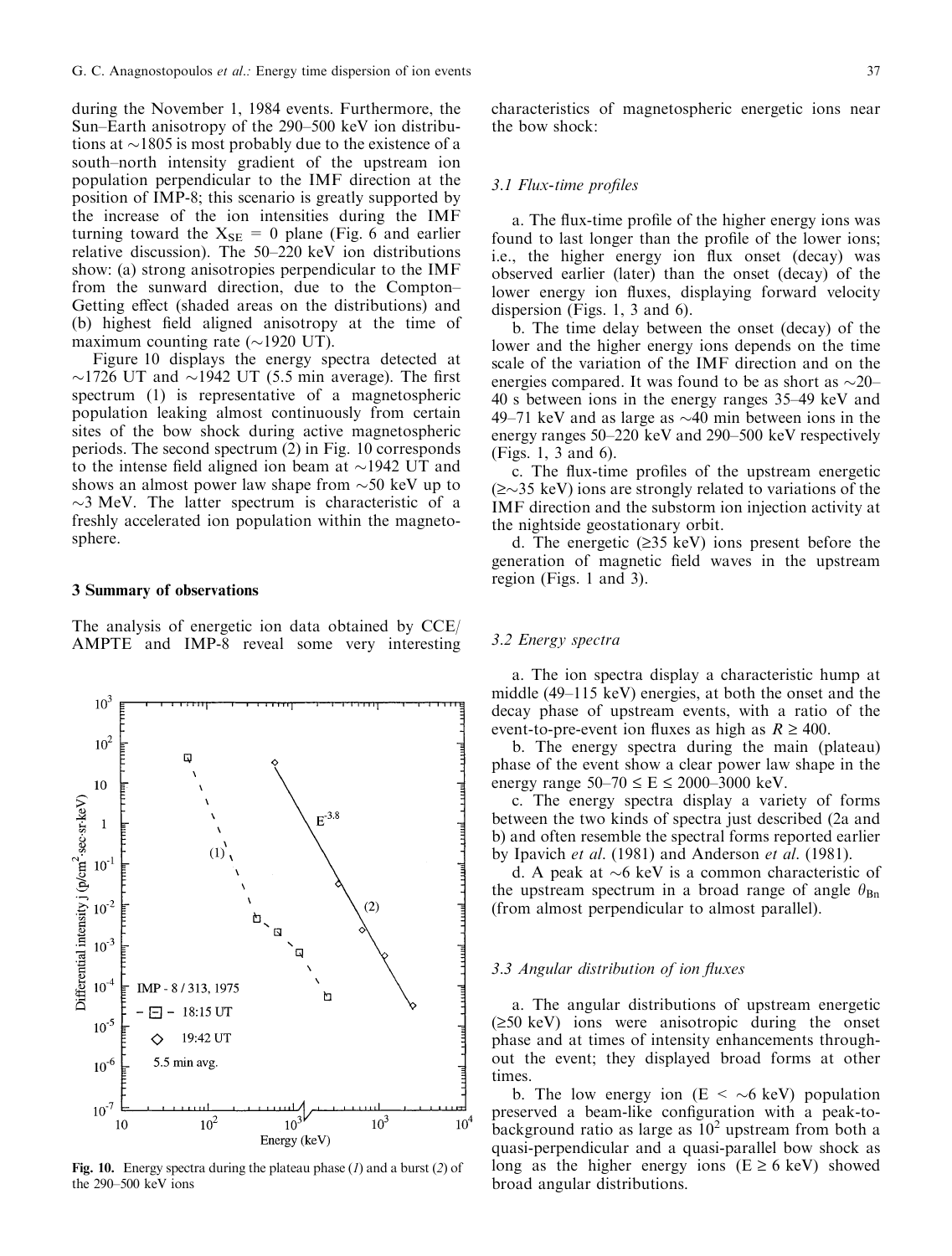## 4 Discussion

In this study we analyzed high time resolution ion data, in a broad energy range, from  $\sim 0.01$  to  $\sim 2.00$  MeV, in order to elaborate the form of the flux-time profile, the energy (velocity) dispersion and the energy spectrum of ion events near the Earth's bow shock, in particular at the onset and the decay phase. The analysis of high time resolution data reveals that the flux-time profile of ion events is often longer at lower energies than at higher energies.

# 4.1 Longer duration profiles of higher energy ions

The most striking finding of this study is the longer intensity-time profile of the higher energy ions. In all of the three successive events observed by CCE on November 1, 1984, we found FVD at their onset phase, i.e., appearance of the higher  $(≥49 \text{ keV})$  energy ions before the appearance of the lower  $(35-49 \text{ keV})$  energy ions; in one of these events (event a) the high energy flux-time profiles remained at high levels even after the fall of the low energy ions at the pre-event flux level (for the two other events there was some data gap at the decay phase).

There are several processes which could explain an energy dispersion of ion intensities near the bow shock (Anagnostopoulos et al., 1994):

a. An  $\mathbf{E} \times \mathbf{B}$  drifting of various velocity ions escaping from the bow shock. This process could explain the FVD at the onset of events (Anderson, 1981), but it cannot account for the FVD of the ion events observed downstream from the bow shock.

b. During times of varying IMF, magnetospheric ions reaching sites of the bow shock of various angle  $\theta_{\text{B}_{n}}$  (the angle between the IMF direction B and the normal to the shock front  $\bf{n}$ ) escape with different energies and produce FVD. This scenario cannot explain the downstream observations as well.

c. FVD could be produced both in the upstream region and the magnetosheath, as a result of the time delay between particles of different velocities (Taktakishvili et al., 1989). This process cannot explain the observations during the decay phase of the events.

d. A discontinuity in ion intensity j at an almost perpendicular region of the bow shock, due to the presence of a magnetospheric population in the magnetosheath, can produce a grad  $j \times B$  anisotropy just upstream from the bow shock and longer profiles in higher energy ion flux-time profiles. This scenario cannot explain the energy dependent duration of the ion profiles in the magnetosheath as well as the long time delays between the onset (decay) times of various energy ions.

e. A rigidity dependent transport process within the magnetosheath (see later). Such a model can account for the new observations.

Pavlos et al. (1985) confirmed a rigidity dependent process for the leakage of the  $\geq 50$  keV ions from their source, the plasma sheet, to the magnetosheath. In addition, Sarris et al. (1978) found good evidence that energetic ions propagate via a rigidity dependent leakage process in the whole area from within the plasma sheet up to interplanetary space. Finally, in our Fig. 8 we schematically suggest a scenario which may explain the production of a longer flux-time profile of higher energy ions near the bow shock based on the assumption of a rigidity dependent leakage process for energetic particles in the magnetosheath.

Magnetospheric ions, after their escape from the magnetopause, scatter and propagate within the magnetosheath. Ions of higher energy and larger gyroradius, are distributed over a more extensive area than the low energy ions; consequently, they produce smoother intensity gradients than the low energy ions. If at the position of a detecting spacecraft an IMF of a variable direction arrives (Fig. 11b), ions will escape from various sites of the magnetosheath in the upstream region and will produce different flux-time profiles at various energies (Fig. 11a). More explicitly, when the IMF turns and a field line contacts the quasi-perpen-



Fig. 11. Schematic indicating how forward velocity dispersion can be detected in the upstream region as a result of energy dependent intensity gradients of magnetospheric protons within the magnetosheath. The higher energy protons are distributed over a large area and are observed first, when the detecting spacecraft is connected magnetically with the bow shock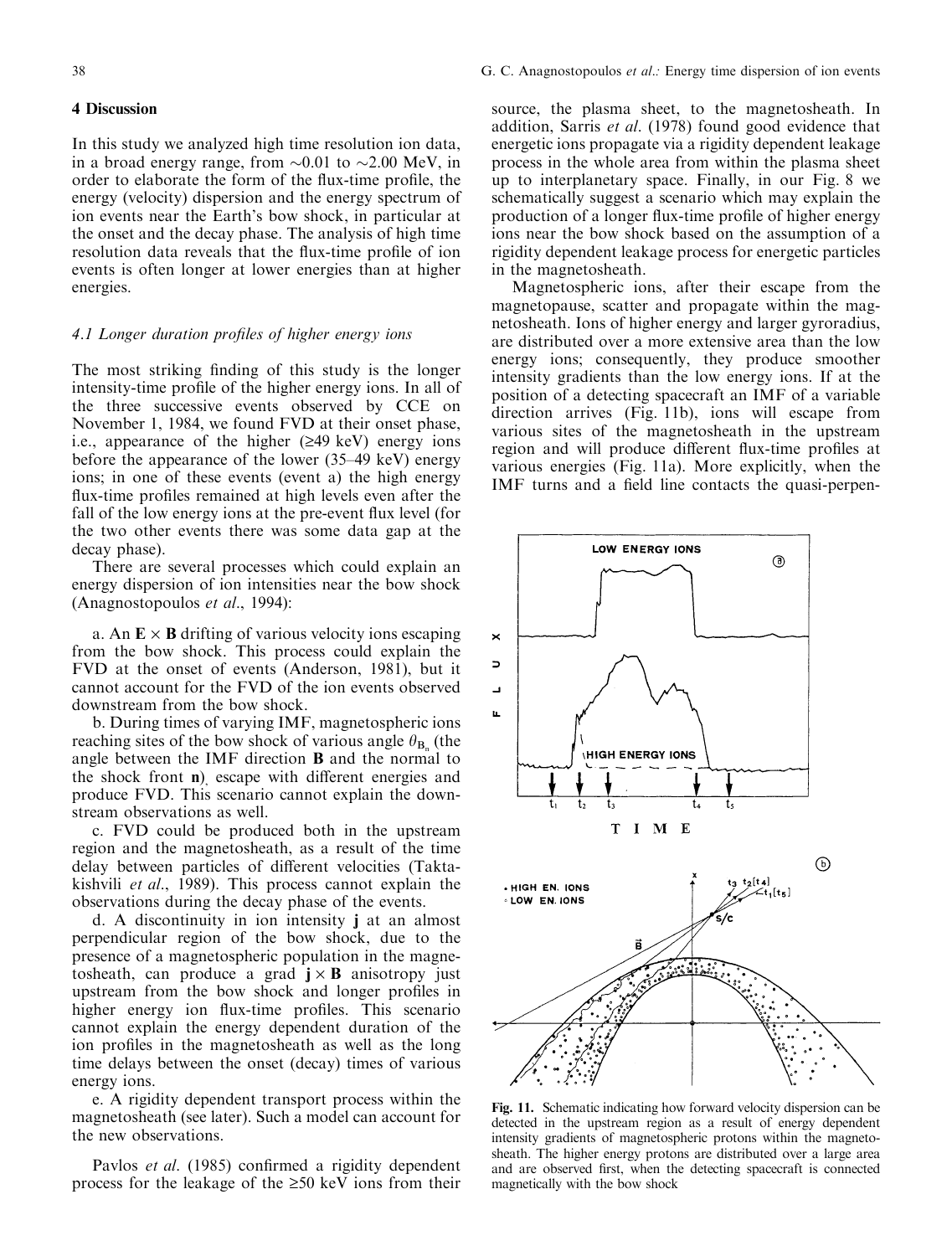dicular bow shock (Fig. 11; direction: 2, time:  $t_2$ ), the higher energy ions, which are presumably distributed all over the magnetosheath, will follow the field line and will reach the spacecraft; then a high energy ion flux onset will be observed. If the IMF turns back towards its first direction  $(1)$ , the ion intensities fall and a burst only at high energies will be observed by the detecting spacecraft (dashed line in Fig. 11a). Alternatively, if the IMF direction continues to turn and connects the upstream spacecraft with points in the magnetosheath closer to the magnetopause (Fig. 11, direction: 3, time:  $t<sub>3</sub>$ ), where a significant amount of low-energy ions exist, a part of the low-energy ion population will escape and will arrive at the position of the spacecraft causing the onset of the low-energy ion fluxes. If, at later times, the IMF turns toward its first direction (or further turns towards dawn), the field lines will move increasingly further away from the magnetopause (Fig. 11; direction: 2, time:  $t_4$ ), and the low-energy ion fluxes will fall in the magnetosheath and, consequently, in the upstream region. At even later times (Fig. 11; direction: 1, time:  $t<sub>5</sub>$ ) the high-energy ion fluxes will fall as well, showing a delay with respect to the decay time of the low-energy ion fluxes. This scenario explains the longer profiles of higher energy ions as a spatial effect, although other processes producing FVD (see earlier) may operate at the same time.

We would like to argue here that the arrival of the high-energy  $(≥50 \text{ keV})$  ions that was observed earlier than the onset of the low-energy ions in the upstream region on November 1, 1984 cannot be attributed to shock drift acceleration (SDA). As far as we know the strongest acceleration effects interpreted in terms of SDA at the Earth's bow shock have been discussed in some of our previous studies (Anagnostopoulos and Kaliabetsos, 1994 and references therein). In these studies we demonstrated that the peak-to background flux ratio of  $50-220$  keV ions detected by IMP-8 near quasi-perpendicular regions of the bow shock was  $\sim$ 3 under the most favorable conditions. This value could be a little higher for an ion channel in the energy range  $\sim$ 50–70 keV (instead of 50–220 keV) under the same favorable conditions. However, during the interval examined here on November 1, 1984, there was no preexisting energetic ion population of solar origin; for instance, the background ion flux of solar origin was  $j \approx 10^{-3} \text{ p/cm}^2 \cdot \text{s} \cdot \text{sr} \cdot \text{keV}$  for  $\sim 300 \text{ keV}$  ions instead of  $\sim 20 \text{ p/cm}^2 \cdot \text{s} \cdot \text{sr} \cdot \text{keV}$  in the study of Anagnostopoulos and Kaliabetsos (1994).

Figure 12a shows the results from a calculation of the final-to-ambient proton intensity ratio  $J_F/J_A$  predicted for a single encounter SDA at a planar MHD shock as a function of the angle  $\theta_{BN}$ . The calculation was based on the analysis of Decker (1983) and it was derived for values of the solar wind speed  $V = 450$  km/s, angle between the direction of the solar wind and the normal at the shock front  $0^{\circ}$  and jump ratio of magnetic field  $N = 2.5$ . It is evident that the predicted values of the ratio  $J_F/J_A$  vary as a function of the characteristic angle  $\theta_{BN}$  and are dependent on the spectral index  $\gamma$  (for a power law spectral form:  $j \sim E^{-\gamma}$ ). For values of the



Fig. 12a, b. The predicted intensity enhancements for a power law proton distribution of energy 50-70 keV accelerated via shock drift acceleration (Decker, 1983) as a function of **a**  $\theta_{BN}$  angle and **b** the ratio  $N$  of downstream-upstream magnetic field, for three values of the spectral index Y. The predicted values are much less than the observed ones (Figs. 3, 6 and 7)

spectral index  $\gamma = 1.5$ , 2 and 2.5 used in our calculation, we see that the predicted maximum ratio  $J_F/J_A$  is  $\sim 18$ . In addition, Fig. 12b shows that the ratio  $J_F/J_A$  does not increase significantly as a function of the jump ratio  $N$ . Thus, the calculations presented in Fig. 12 confirm that SDA can account for  $\sim 50$  keV proton intensity enhancements  $(p/b \approx 3)$  observed by IMP-8 (Anagnostopoulos and Kaliabetsos, 1994). However, the intensity enhancement  $J_F/J_A$  of the  $\sim$ 50–70 keV ions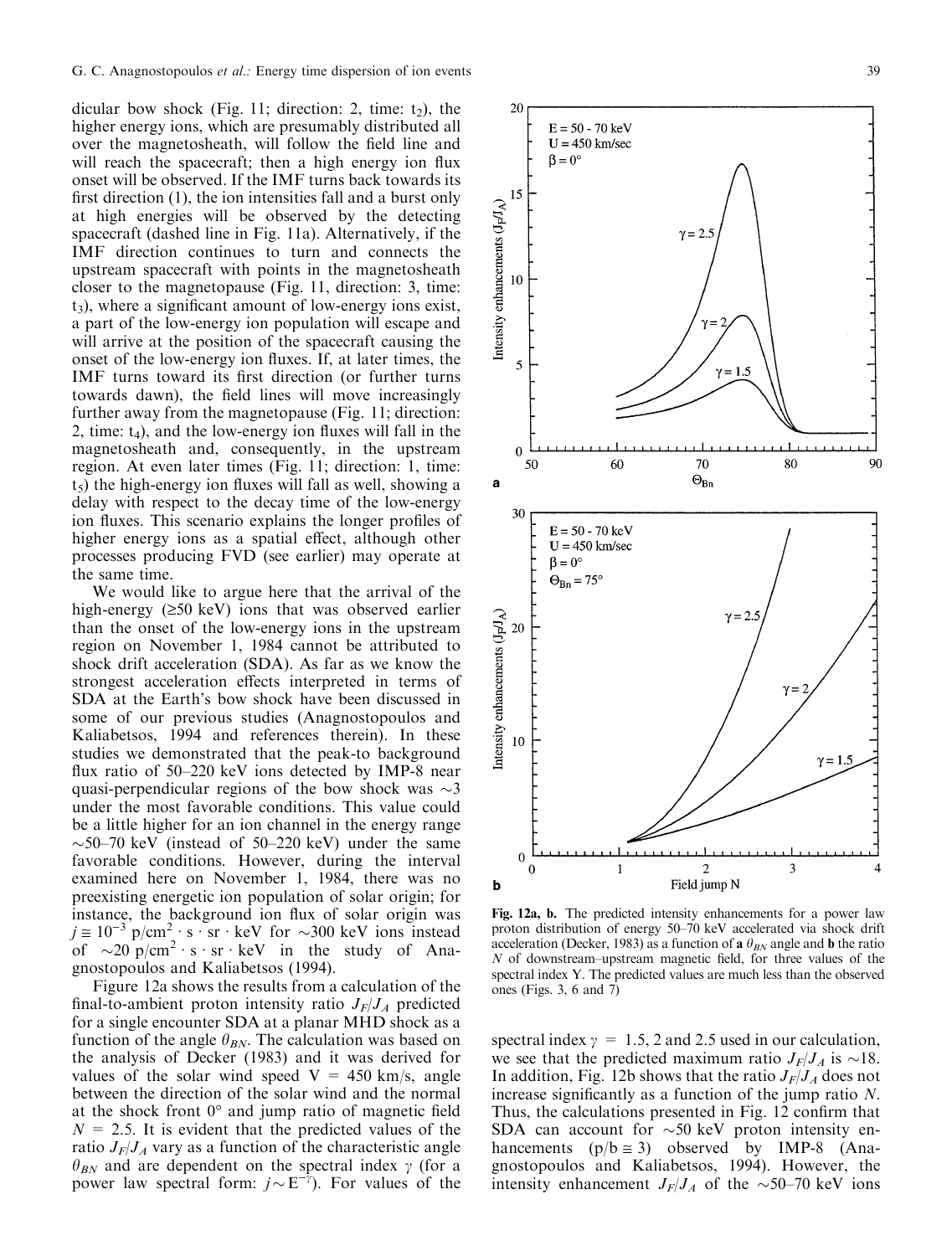observed at CCE ranged between 250–1250, which is much higher than the predicted values. Furthermore, there was no appropriate ambient proton population of solar origin, which could explain values of the ratio  $J_F/J_A = 20-30.$ 

# 4.2 Forward or inverse velocity dispersion?

Although a large number of upstream ion events have been published in a series of papers for more than 20 years, only recently has FVD been emphasized as a usual characteristic of energetic ions in the vicinity of Earth's and Jupiter's bow shock (Anagnostopoulos et al., 1995). Our examination of a large array of ion events near the bow shock reveals that FVD can be seen well only if: (a) high time resolution data are used, (b) fluxes from ion channels of comparative energies are examined (ions of very different energies observed by detectors of different noise thresholds can obscure the initial forward velocity dispersion), and (c) the onsets of various energy ion intensities are compared, instead of the times of achievement of the plateau phase.

## 5 Conclusions

We have mentioned that the high time resolution data used in this study reveals new features of the upstream energetic ion population. Based on the new ion characteristics we have suggested a rigidity dependent fast cross-field charged particle transport process within the magnetosheath. This process can produce two types of ion events near the Earth's bow shock: (a) bursts of only high energy ions, and (b) ion events with longer ion fluxtime profiles at higher energies than at lower energies. It can also explain the generation of some high-energy ion bursts in the vicinity of Jupiter's bow shock reported by Zwickl et al. (1981).

The present study confirms that various kinds of  $\geq$ 30 keV ion angular distributions (FABs and BADs) and of ion spectra (from a shape with a hump at energies  $50 \le E \le 215$  keV up to one of a power law between  $\sim$ 50 $\sim$ 2000 keV and other intermediate shapes) can be explained as reflecting different stages in the leakage process of magnetospheric ions. It is interesting to note that some of the ion spectra of the events analyzed resemble the ion spectra reported by Ipavich et al. (1981b) and Anderson (1981).

The whole data set analyzed in this study reveals a new picture for magnetospheric ion events observed upstream and downstream from the Earth's bow shock. The new picture became possible due to the high time resolution data (6 s) used for studying the onset and the decay of upstream energetic  $(\geq 30 \text{ keV})$  ion events and, we believe, opens up a new perspective in the study of energetic ion events in the vicinity of the Earth's bow shock. It is of great importance for future studies to define the extent to which this new picture of ion events is valid.

Acknowledgements. We would like to thank Drs R.W. McEntire and G. Gloeckler for making available high time resolution ion data from their experiments on board the spacecraft CCE/ AMPTE. We also thank Drs S.M. Krimigis, D.C. Williams and R.P. Lepping for making available the energetic particle (CPME/ APL-EPE/NOAA) and the magnetic field (GSFC) data from IMP-8. In the data processing we have been supported by Dr I. Daglis, G. Kaliabetsos and S. Raptis and we acknowledge their help; we are also grateful for helpful discussions with Prof. E.T. Sarris. This work has been partially supported by the contract PENED 95-4.2- 1783 of the Secretariat for Science and Technology of the Greek Ministry for Development.

Topical Editor K.-H. Glassmeier thanks two referees for their help in evaluating this paper.

#### References

- Anagnostopoulos G. C., Dominant acceleration processes of energetic protons at the Earth's bow shock, Phys. Scri., T52, 142-151, 1994.
- Anagnostopoulos, G. C., and G. D. Kaliabetsos, Shock drift acceleration of energetic (E»50 keV) protons at the Earth's bow shock as a source of the magnetosheath energetic proton events, J. Geophys. Res., 99, 2335-2349, 1994.
- Anagnostopoulos, G. C., E. T. Sarris, and S. M. Krimigis, Magnetospheric origin of energetic ( $E \gg 50$  keV) ions upstream of the bow shock: the October 31, 1977 event, J. Geophys. Res., 91, 3020-3028, 1986.
- Anagnostopoulos, G. C., E. T. Sarris, and S. M. Krimigis, On the origin of the forward velocity dispersion of ion events observed near the Earth's and Jupiter's bow shock, Adv. Space Res., 16,  $(4)$ ,  $(4)49-(4)152$ , 1995.
- Anagnostopoulos, G. C., G. Kaliabetsos, G. Argyropoulos, and E. T. Sarris, Upstream energetic (50-220 keV) ion events associated with high energy electron ( $\geq 220 \text{ keV}$ ) and ion ( $\geq 290 \text{ keV}$ ) bursts: six years (1982-1986) statistical results, Geophys. Res. Lett., 26, 2151, 1999.
- Anderson, K. A., Measurements of bow shock particles far upstream from the Earth, *J. Geophys. Res.*, **86**, 4445–4454, 1981.
- Baker, J. B., R. D. Belian, T. A. Fritz, P. R. Higbie, S. M. Krimigis, D. G. Sibeck, and R. D. Zwickl, Simultaneous energetic particle observations at geostationary orbit and in the upstream solar wind: evidence for leakage during the magnetospheric compression event of November 1, 1984, J. Geophys. Res., 93, 14315, 1988.
- Decker, R. B., Formation of shock-spike events at quasi-perpendicular shocks, J. Geophys. Res., 88, 9959, 1983.
- Ellison, D. C., E. Mobius, and G. Paschmann, Particle injection and acceleration at Earth's bow shock: comparison of upstream and downstream events, *The Astrophys. J.*, 352, 376-394, 1990.
- Giacalone, J., Shock drift acceleration of energetic protons at a planetary bow shock, J. Geophys. Res., 97, 8307-8318, 1992.
- Gosling, J. T., J. R. Asbridge, S. J. Bame, G. Paschmann, and N. Sckopke, Observations of two distinct populations of bow shock ions in the upstream region, Geophys. Res. Lett., 5, 957, 1978.
- Ipavich, F. M., M. Scholer, and G. Gloeckler, Temporal development of composition, spectra, and anisotropies during upstream particle events, J. Geophys. Res., 86, 11 153, 1981.
- Ipavich, F. M., G. Gloeckler, D. C. Hamilton, L. M. Kisler, and J. T. Gosling, Protons and alpha particles in field-aligned beams upstream of the bow shock,  $Geophys$ . Res. Lett., 15, 1153-1156, 1988.
- Karanikola, I., G. C. Anagnostopoulos, and A. G. Rigas, Characteristics of  $\geq$ 290 keV magnetosheath ions, Ann. Geophysicae, 17, 5, 1999.
- Krimigis, S. M., G. C. Anagnostopoulos, E. T. Sarris, K. Kudela, M. Slivka, S. Fisher, M. Vandas, and N. Paschalidis, Simultaneous observation of ion spectra evolution within the magnetosphere, magnetosheath and upstream region during magnetospheric substorms, EOS, 75, 570, 1995.